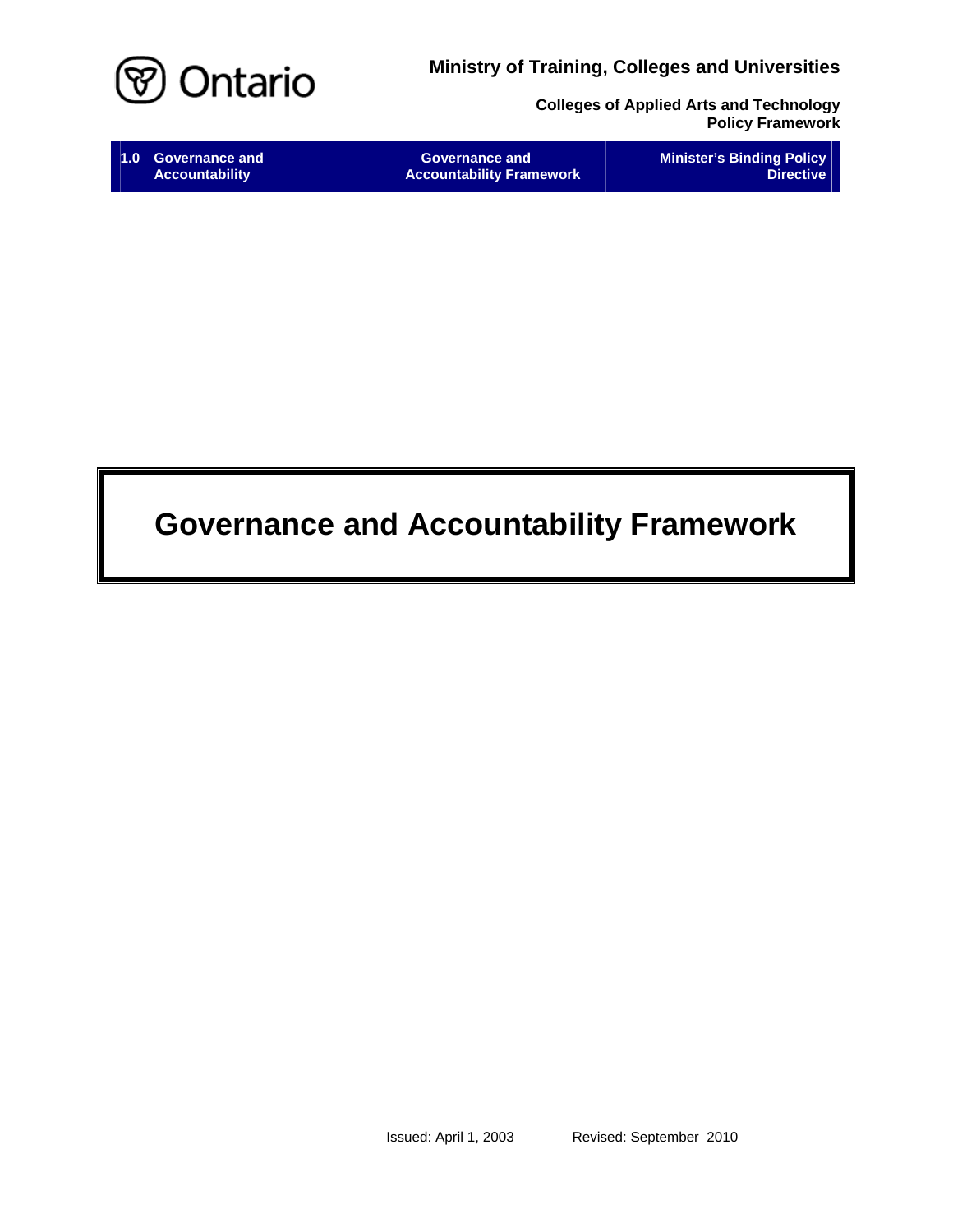

**Colleges of Applied Arts and Technology Policy Framework**

| 1.0 Governance and    | <b>Governance and </b>          | <b>Minister's Binding Policy</b> |
|-----------------------|---------------------------------|----------------------------------|
| <b>Accountability</b> | <b>Accountability Framework</b> | <b>Directive</b>                 |
|                       |                                 |                                  |

# **TABLE OF CONTENTS**

| Appendix 2: Management Board Directive: Travel, Meal and Hospitality Expenses 9 |  |
|---------------------------------------------------------------------------------|--|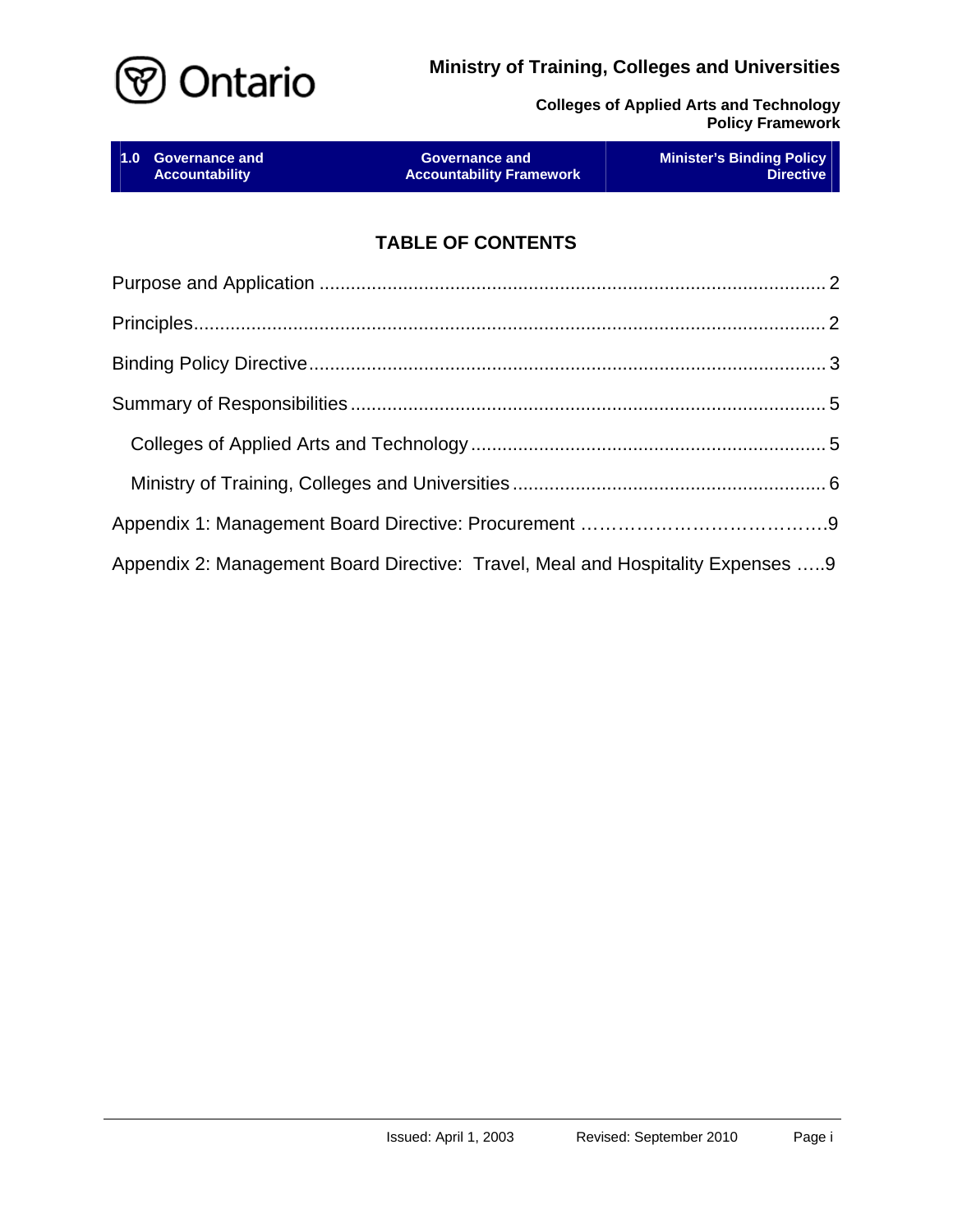

**Colleges of Applied Arts and Technology Policy Framework**

**1.0 Governance and Accountability** 

**Governance and Accountability Framework**  **Minister's Binding Policy Directive** 

Governance may be defined as the legislation, policies and procedures under which an organization is governed and the decision-making structures it employs. The authority to establish colleges of applied arts and technology is set out in the *[Ontario Colleges of](http://www.e-laws.gov.on.ca/DBLaws/Statutes/English/02o08f_e.htm)  [Applied Arts and Technology Act, 2002](http://www.e-laws.gov.on.ca/DBLaws/Statutes/English/02o08f_e.htm)*. The Act identifies each college as a corporation without share capital and consisting of the members of its board of governors. The board of governors governs each college on behalf of the public. The *[Corporations Act](http://192.75.156.68/DBLaws/Statutes/English/90c38_e.htm)* governs the operation of the college except where limited by the *Ontario Colleges of Applied Arts and Technology Act, 2002*, and its regulations.

Colleges are Crown agencies and, therefore, subject to provincial legislation such as, but not limited to, the *[Financial Administration Act](http://192.75.156.68/DBLaws/Statutes/English/90f12_e.htm)*, *[Ombudsman Act](http://192.75.156.68/DBLaws/Statutes/English/90o06_e.htm)*, and *[Freedom of](http://192.75.156.68/DBLaws/Statutes/English/90f31_e.htm)  [Information and Protection of Privacy Act](http://192.75.156.68/DBLaws/Statutes/English/90f31_e.htm)*.

Colleges are also subject to other provincial and federal legislation that provide direction on how they conduct their business, that is, in the same manner as other organizations operating as a corporation within the province.

The objects of the colleges are set out in the subsections 2 (2) and (3) of the Act:

"To offer a comprehensive program of career-oriented, postsecondary education and training to assist individuals in finding and keeping employment, to meet the needs of employers and the changing work environment and to support the economic and social needs of their local and diverse communities.

In carrying out its objects a college may undertake a range of educationand training-related activities including, but not limited to,

- a) entering into partnerships with business, industry and other educational institutions;
- b) offering its courses in the French language where the college is authorized to do so by regulation;
- c) adult vocational education and training;
- d) basic skills and literacy training;
- e) apprenticeship in-school training; and
- f) applied research."

Members of college governors are appointed in accordance with O. Reg. 34/03 (as amended) made under the *Ontario Colleges of Applied Arts and Technology Act, 2002*. The board of governors of a college is to govern effectively and is accountable to the citizens of Ontario for the successful achievement of this mandate in view of the financial support provided by the province. Good governance requires that policies,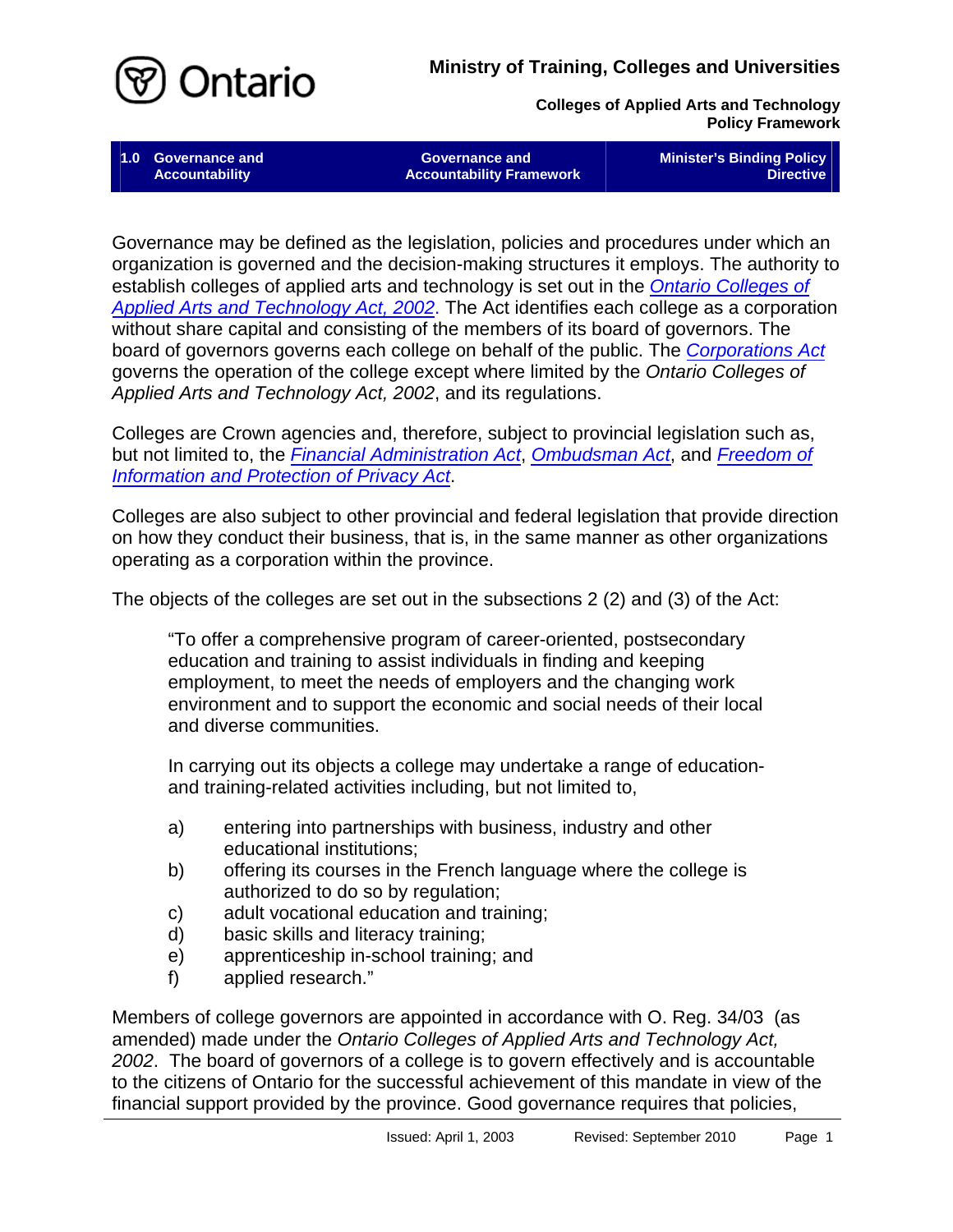

**Colleges of Applied Arts and Technology Policy Framework**

**1.0 Governance and Accountability** 

**Governance and Accountability Framework**  **Minister's Binding Policy Directive** 

processes, and structures be put in place to promote effective operation of the college and to allow it to fulfill its mandate and meet its objectives. Essential elements include organizational integrity, financial management, communication with stakeholders and clients, collecting and reporting of information, and good management practices.

Nomination procedures and appointments to college boards of governors are expected to follow the Protocol for Board Nominations and Appointments developed by the Ministry and issued separately from this binding policy directive.

Accountability, or the obligation to show that responsibilities have been carried out properly and that the desired outcomes have been achieved, is the corollary of the governance authority provided. Accountability is a key issue for governments. The policy framework for colleges of applied arts and technology establishes, chiefly in the Minister's Binding Policy Directives, the roles and responsibilities of colleges in more detail than is possible in the Act and regulation. It also sets the government's expectations for the performance of colleges and outlines other aspects of the relationship between the colleges and the government.

## <span id="page-3-0"></span>**Purpose and Application**

This binding policy directive applies to all colleges of applied arts and technology and defines minimum expectations for governance and accountability of colleges. The critical elements of the role of a college board of governors are identified along with a planning cycle and accountability framework. The two latter items will allow the public and the government to know where colleges are going in relation to public priorities and how well the colleges achieve their intended goals.

Section 8 of [O. Reg. 34/03](http://www.e-laws.gov.on.ca/DBLaws/Regs/English/030034_e.htm) under the *[Ontario Colleges of Applied Arts and Technology](http://www.e-laws.gov.on.ca/DBLaws/Statutes/English/02o08f_e.htm)*  [Act, 2002](http://www.e-laws.gov.on.ca/DBLaws/Statutes/English/02o08f_e.htm) sets out the requirements for the accountability measures referenced in this directive.

#### <span id="page-3-1"></span>**Principles**

Through the democratic process, governments are responsible for carrying out specific functions and are accountable to the public for the way in which those functions are carried out and the outcomes for the system as a whole.

Each board of governors of a college of applied arts and technology is responsible for the governance of the college and, as such, is accountable to the students, employers, and communities the college serves for ensuring that it is effectively and appropriately managed to achieve its established mandate and to provide needed services.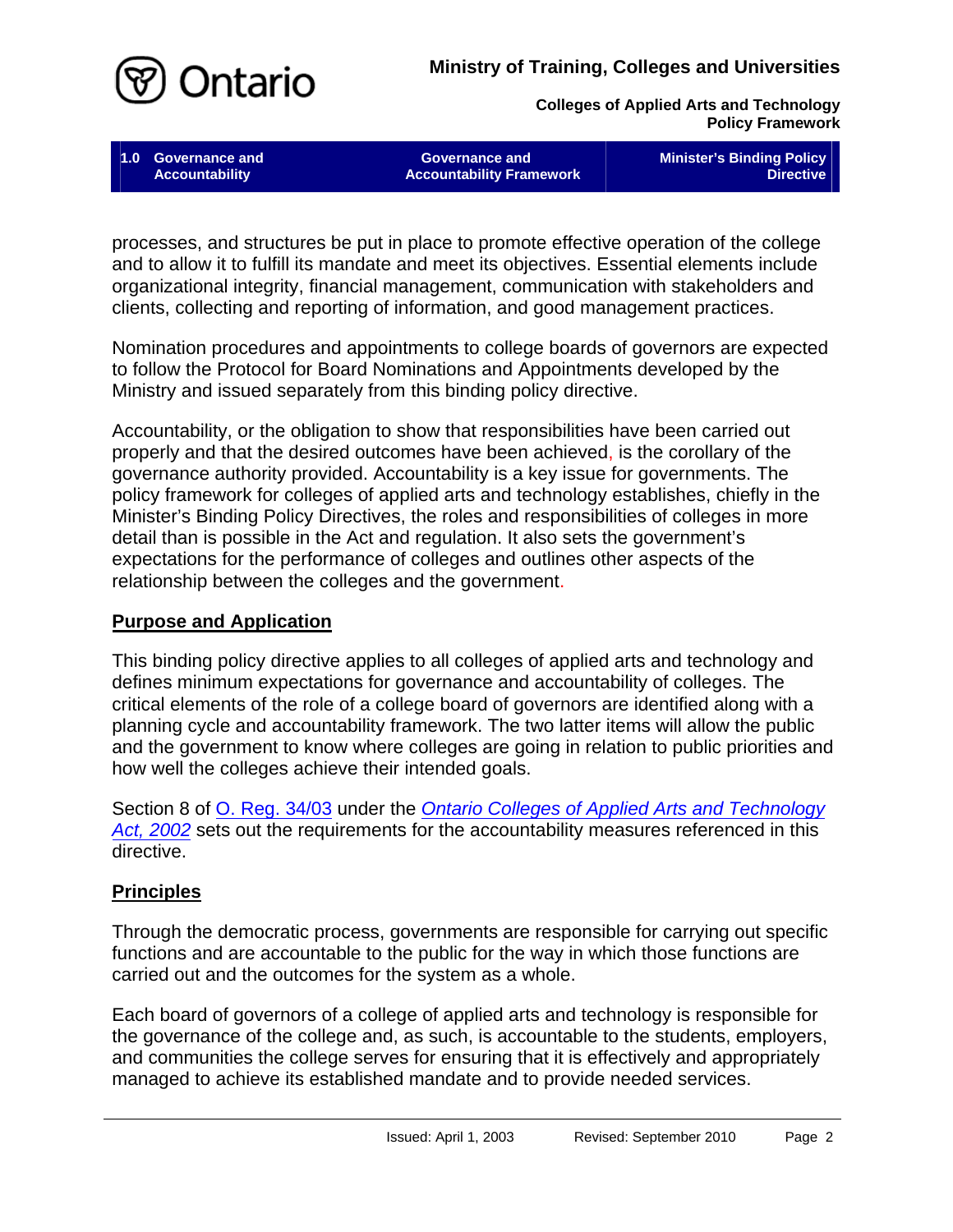

**Colleges of Applied Arts and Technology Policy Framework**

**1.0 Governance and Accountability** 

**Governance and Accountability Framework**  **Minister's Binding Policy Directive** 

Colleges, as agencies of the Crown and as recipients of transfer payments, are also accountable to the broader public and the government for their actions, achievement of goals consistent with government priorities, and prudent financial management.

The Minister of Training, Colleges and Universities is responsible for postsecondary education outcomes related to colleges as a whole and the use of public funds provided to colleges towards the achievement of government priorities.

Information provided by colleges for accountability purposes should focus as much as possible on the achievement of expected outcomes and on the cost-effective, credible reporting of results.

#### <span id="page-4-0"></span>**Binding Policy Directive**

- **A. The responsibilities of a college board of governors are to include at a minimum:**
	- **I. Establishing governance structures to enable the achievement of expected institutional outcomes with clear lines of communication and internal accountability.**
	- **II. Setting the college vision, strategic directions, and overall goals and outcomes within the context of the appropriate laws, government policy, and local need.**
	- **III. Hiring the CEO (i.e., president), delegating to the CEO accountability for the operation of the college and evaluating the CEO's performance.**
	- **IV. Approving the college's annual business plan, budget, and annual report.**
	- **V. Assessing regularly the attainment by the CEO of corporate goals and outcomes, and the effectiveness of the board with respect to governance.**
	- **VI. Taking appropriate corrective action, as necessary, where expected outcomes or quality of performance are not achieved.**
- **B. In order to assess that responsibilities have been carried out and that desired outcomes have been achieved, colleges are to provide to the public**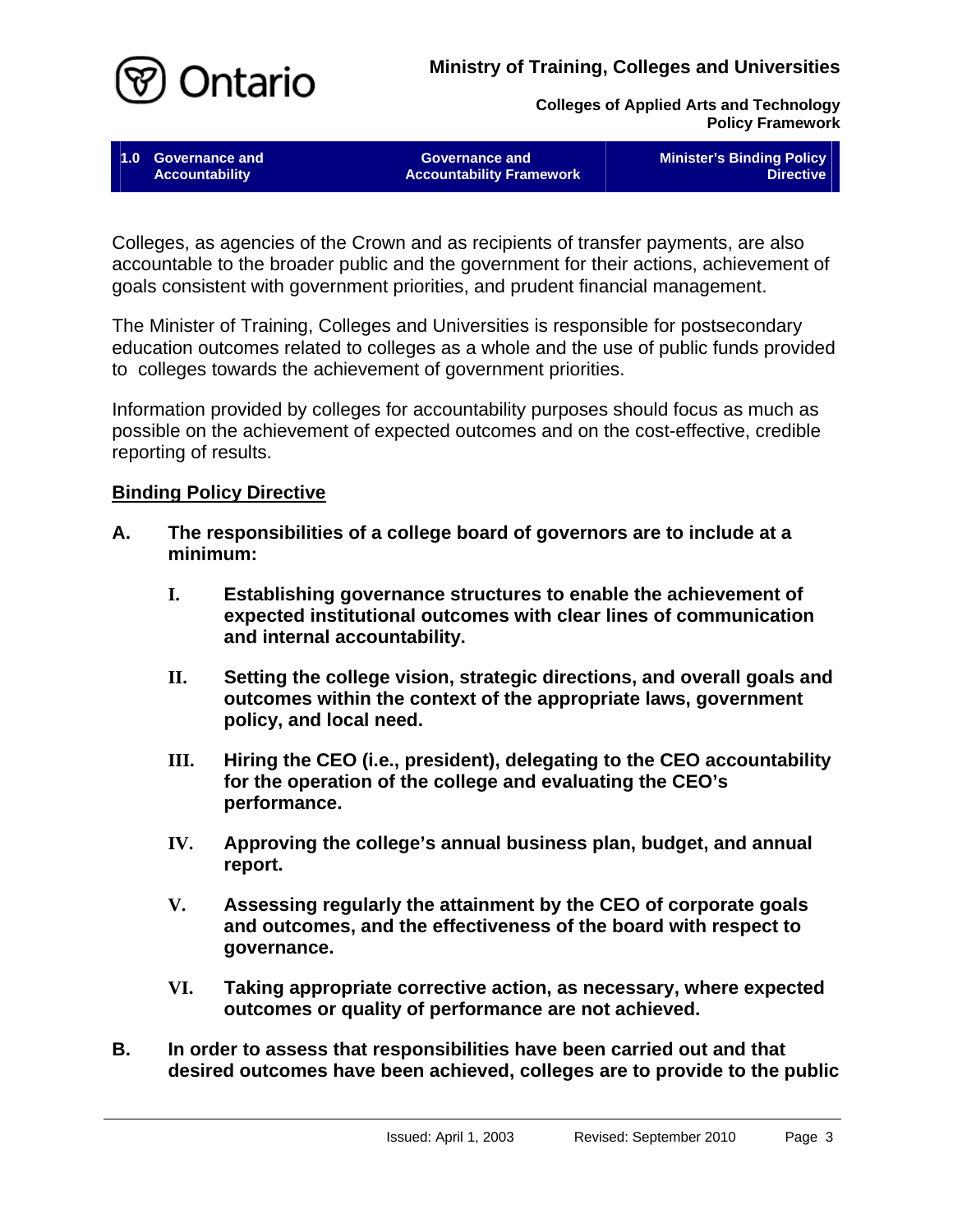

**Colleges of Applied Arts and Technology Policy Framework**

**1.0 Governance and Accountability** 

**Governance and Accountability Framework**  **Minister's Binding Policy Directive** 

**and government key pieces of information prepared in accordance with the corresponding operating procedure. These include:**

- **I. Strategic plan Each college is to have available to the public, at any given point in time, a plan with a minimum three-year focus to provide a multi-year strategic view of where the college is heading.**
- **II. Business plan Each college is to have available to the public a plan for each fiscal year that sets out specific operational outcomes for the coming year within the context of the strategic plan and the resources allocated for the year.**
- **III. Annual report Each college is to have available to the public an annual report, including audited financial statements, at the end of each fiscal year to report on achievement of the operational outcomes established in the business plan. One or more persons licensed as auditors under the** *Public Accounting Act, 2004* **must annually audit the college's financial statements that are prepared in accordance with generally accepted accounting principles (GAAP).**
- **IV. Performance measurement Each college is to participate in the collection and publication of specific college information in relation to key provincial objectives as detailed in the following operating procedures: [Graduate and Employer KPI Surveys](http:/PolicyFramework/KPI-GraduateSurveys.pdf), [Graduation Rate](http:/PolicyFramework/KPI-GraduationRate.pdf) [KPI Calculation and Reporting](http:/PolicyFramework/KPI-GraduationRate.pdf) and [Student Satisfaction KPI Surveys.](http:/PolicyFramework/KPI-StudentSatisfaction.pdf)**

**The collection and reporting of specific additional performance measures may be a condition of participation in a specific government program (e.g., Ontario Student Assistance Program, Job Connect).**

**C. The prudent management of resources means that colleges are to balance expenditures with revenue sources when preparing and implementing a budget. Where an accumulated deficit is unavoidable in the opinion of the board of governors, Section 9 (2) of O. Reg. 34/03 requires the college to obtain the approval of the Minister of Training, Colleges and Universities and provide a plan to eliminate the deficit. It is expected that the plan would normally eliminate the deficit within the subsequent two fiscal years.**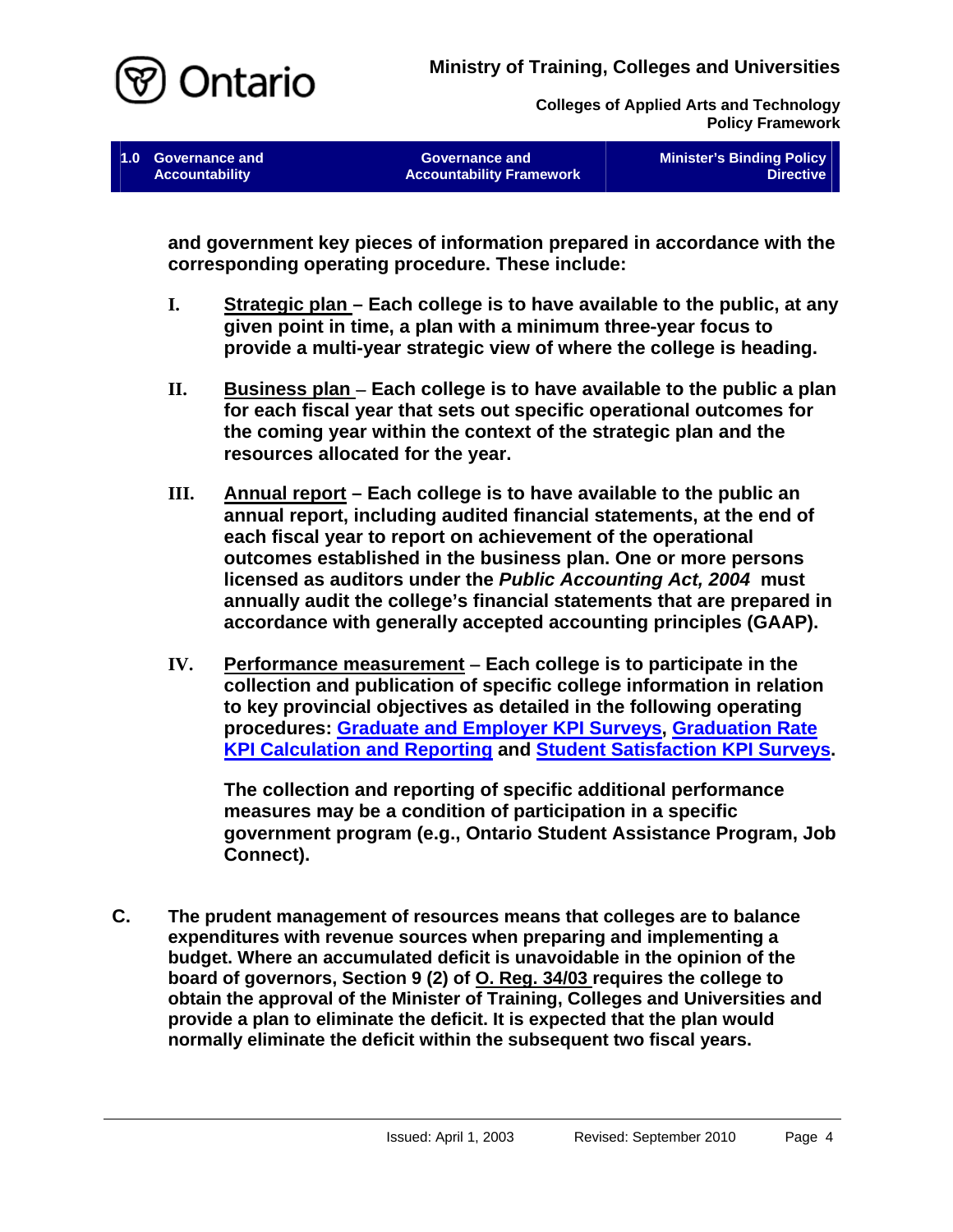

**Colleges of Applied Arts and Technology Policy Framework**

**1.0 Governance and Accountability** 

**Governance and Accountability Framework**  **Minister's Binding Policy Directive** 

**D. Accountability for Procurement, Travel, Meal and Hospitality Expenses**

**A college board of governors shall, at a minimum, establish policies and procedures that adhere to, or exceed, the policies and procedures in the Management Board of Cabinet Directives regarding procurement, travel and hospitality expenses. Copies of these Management Board Directives are attached as Appendices to this binding policy directive.**

## **E. Advisory College Council**

**The board of governors is to ensure that an advisory college council is established, the purpose of which is to provide a means for students and staff of the college to provide advice to the president on matters of importance to students and staff. The board of governors is to ensure that the structure, composition, terms of reference and procedures for the council are established in by-law. A report from this advisory council shall be included in each college's annual report.** 

#### <span id="page-6-0"></span>**Summary of Responsibilities**

#### <span id="page-6-1"></span>**Colleges of Applied Arts and Technology**

The board of governors is responsible for:

- Establishing governance structures to enable the achievement of expected institutional outcomes with clear lines of communication and internal accountability.
- Setting the college vision, strategic directions, and overall goals and outcomes within the context of the appropriate laws, government policy, and local need.
- Hiring the CEO (i.e., president), delegating to the CEO accountability for the performance and operation of the college, and evaluating the CEO's performance.
- Approving the college's annual business plan, budget, and annual report.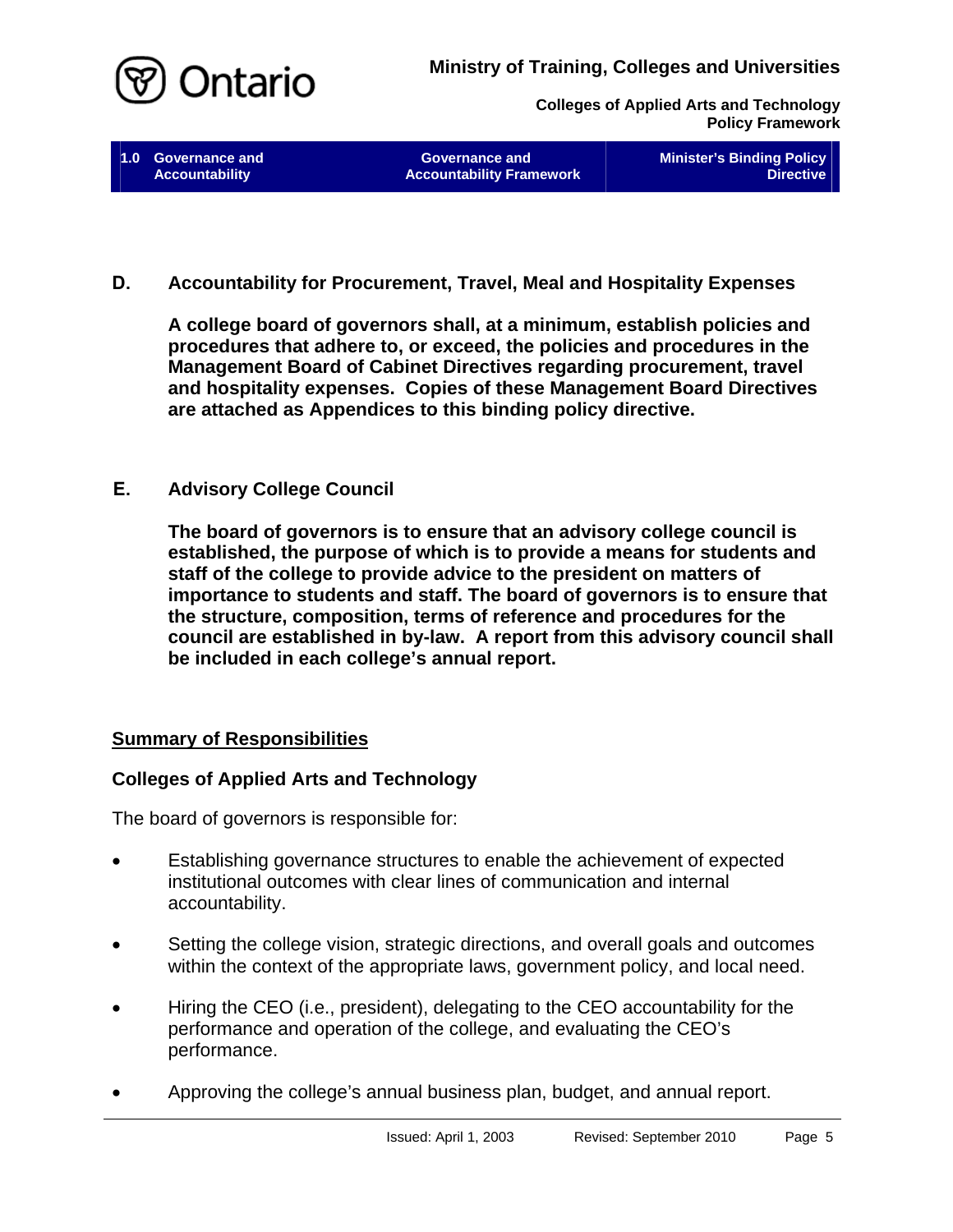

**Colleges of Applied Arts and Technology Policy Framework**

| 1.0 Governance and    | <b>Governance and</b>           | <b>Minister's Binding Policy</b> |
|-----------------------|---------------------------------|----------------------------------|
| <b>Accountability</b> | <b>Accountability Framework</b> | <b>Directive</b>                 |
|                       |                                 |                                  |

- Assessing periodically the effectiveness of the board with respect to governance, accountability, and the attainment of corporate goals and outcomes.
- Ensuring that appropriate corrective action is taken where expected outcomes or quality of performance is not being achieved.

#### <span id="page-7-0"></span>**Ministry of Training, Colleges and Universities**

The Ministry is responsible for:

- Communicating the statutory, regulatory, and policy framework within which the college system operates.
- Communicating to colleges the government's strategic priorities for the college system and administering provincial resource allocations.
- Defining outcomes expected or levels of service to be provided for the use of public funds.
- Maintaining a working relationship with postsecondary education stakeholders that promote the accomplishment of government directions for postsecondary education.
- Monitoring the activities of colleges to confirm that collectively the mandate for the system is being fulfilled in compliance with legislation and government policies.
- Performing analysis related to the effectiveness and efficiency of the college system and institutions' financial capacity to fulfill their commitments.
- Working with the college system or individual colleges to facilitate corrective action where provincial priorities or expected outcomes are not being achieved.
- Notifying the system of best practices identified and encouraging their implementation across the system.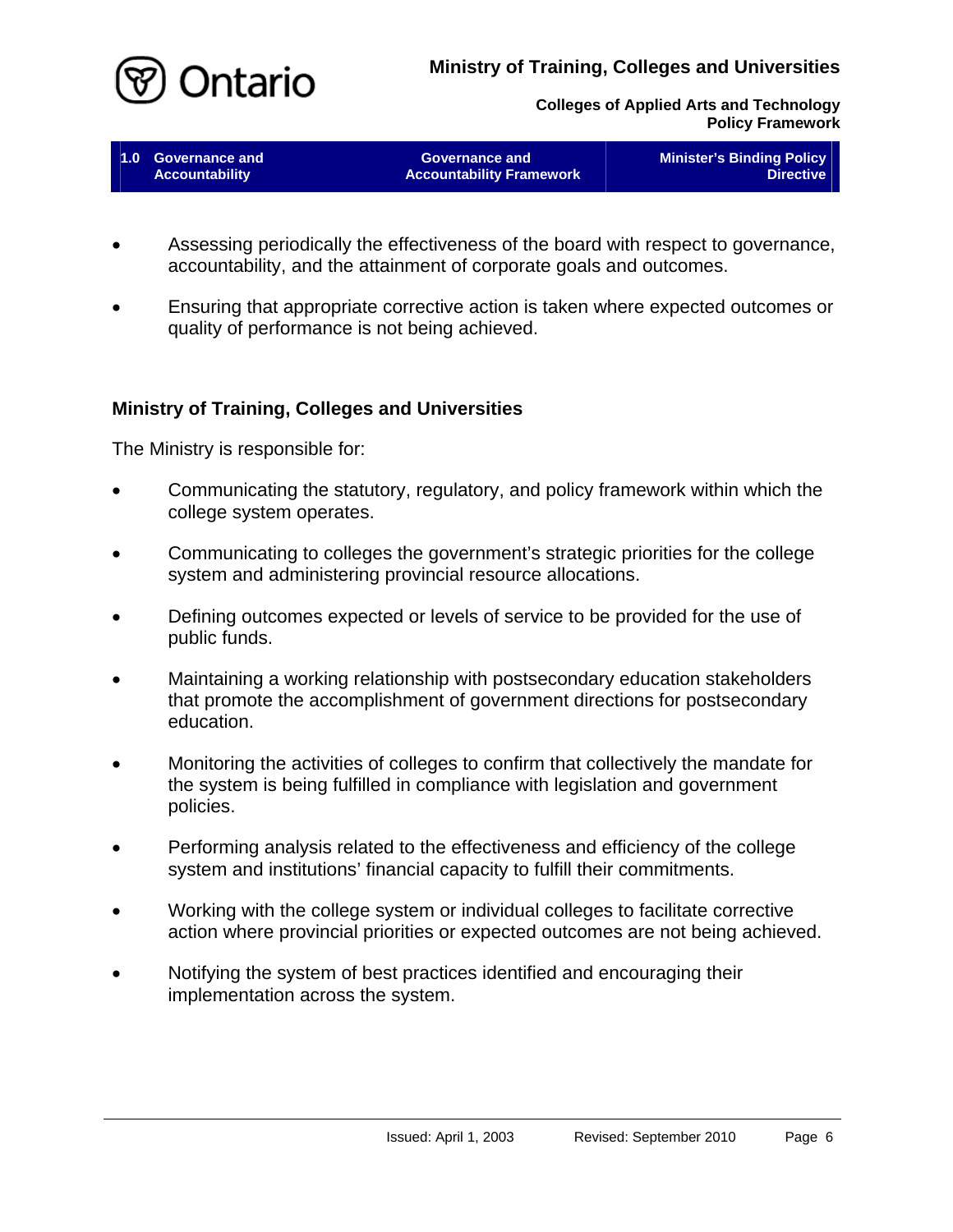

**Colleges of Applied Arts and Technology Policy Framework**

**1.0 Governance and Accountability** 

**Governance and Accountability Framework**  **Minister's Binding Policy Directive** 

For further information regarding this binding policy directive, click on the Contact link to consult with the appropriate [ministry contact,](http:/HTML/CAAT-Contacts.htm#Governance_and_Accountability) listed in the Contacts section on the web site.